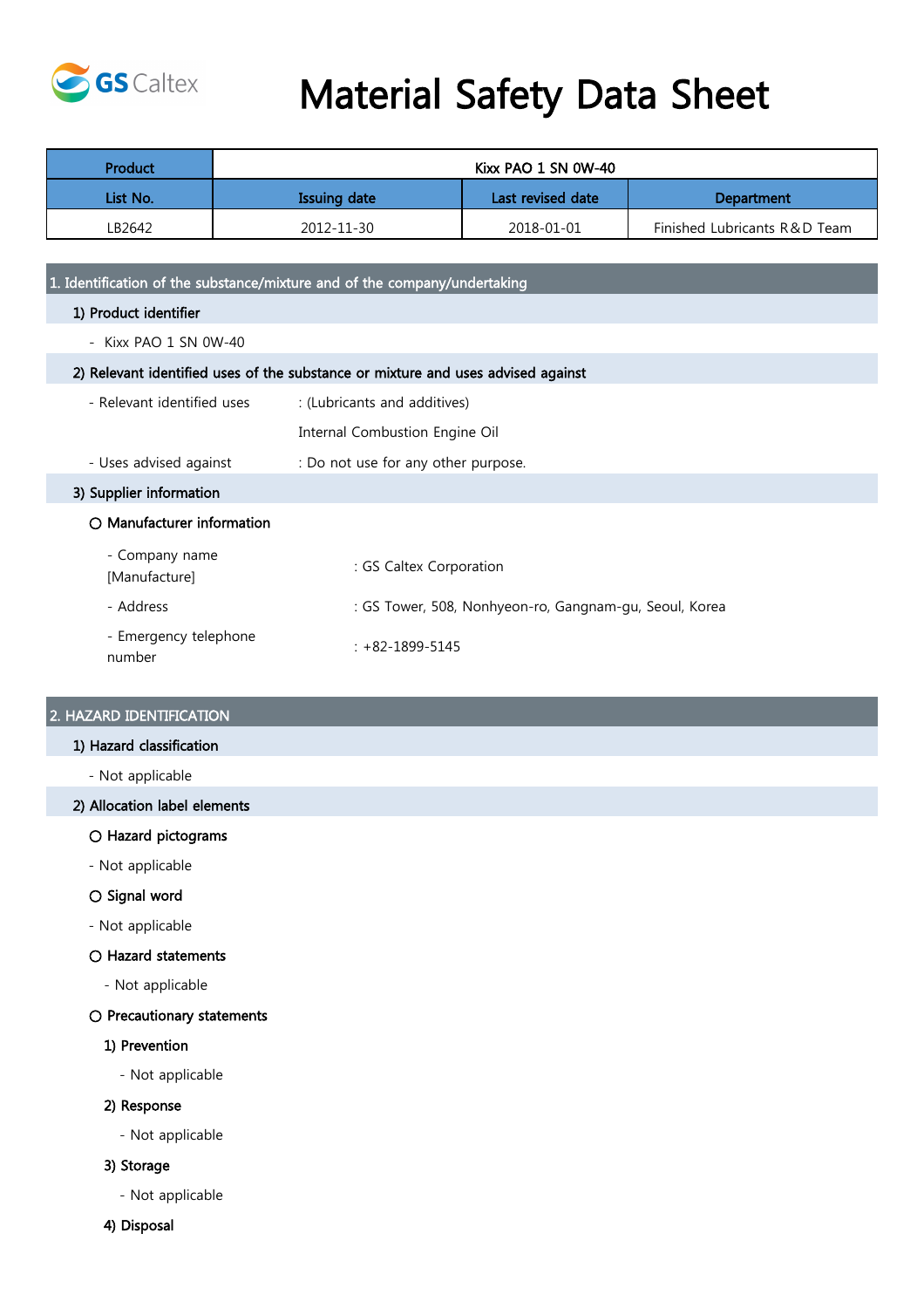# 3) Other hazards

## ○ Product NFPA Level : Health, Flammability, Reactivity

(※ 0-Lack, 1-Low, 2-Moderate, 3-High, 4-Very High)

※ Chemical NFPA Level.

- 1-Decene, homopolymer, hydrogenated : Health=1, Flammable=1, Reaction=0
- Business Secret1 : Health=0, Flammable=0, Reaction=0
- Fatty acids, (C=8-10), triesters with trimethylolpropane : Health=0, Flammable=0, Reaction=0
- ar-Nonyl-N-(nonylphenyl)benzenamine : Health=1, Flammable=1, Reaction=0
- Phosphorodithioic acid O,O-dialkyl(C=3-14) esters zinc salts : Health=0, Flammable=0, Reaction=0

# 3. Composition/Information on ingredients

| Chemical name                                                   | Trade names and Synonyms | CAS No.          | EC No.    | <b>Contain</b><br>Ratio(%) |
|-----------------------------------------------------------------|--------------------------|------------------|-----------|----------------------------|
| 1-Decene, homopolymer, hydrogenated                             |                          | 68037-01-4       | 500-183-1 | $70 \sim 80$               |
| Business Secret1                                                |                          |                  |           | $15 \sim 25$               |
| Fatty acids, $(C=8-10)$ , triesters with<br>trimethylolpropane  |                          | $91050 - 89 - 4$ | 293-036-3 | $1 \sim 5$                 |
| ar-Nonyl-N-(nonylphenyl)benzenamine                             |                          | 36878-20-3       | 253-249-4 | $0 \sim 2$                 |
| Phosphorodithioic acid O,O-dialkyl(C=3-14) esters<br>zinc salts |                          | 134759-18-       |           | $0 \sim 2$                 |

# FIRST AID MEASURES

## 1) Following eye contact

- In case of contact with material, immediately flush eyes with running water for at least 15 minutes.
- Get medical aid immediately.

## 2) Following skin contact

- In case of contact with material, immediately flush skin with running water for at least 15 minutes.
- Remove and isolate contaminated clothing and shoes.
- Launder contaminated clothing and shoes before re-use.
- Get medical aid immediately.

# 3) Following inhalation

- Move to fresh air.
- Give artificial respiration if victim is not breathing.
- Administer oxygen if breathing is difficult.
- Seek immediate medial assistance.

# 4) Following ingestion

- If unconscious but breathing, never give anything by mouth.
- Get medical aid immediately.
- 5) Advice to physician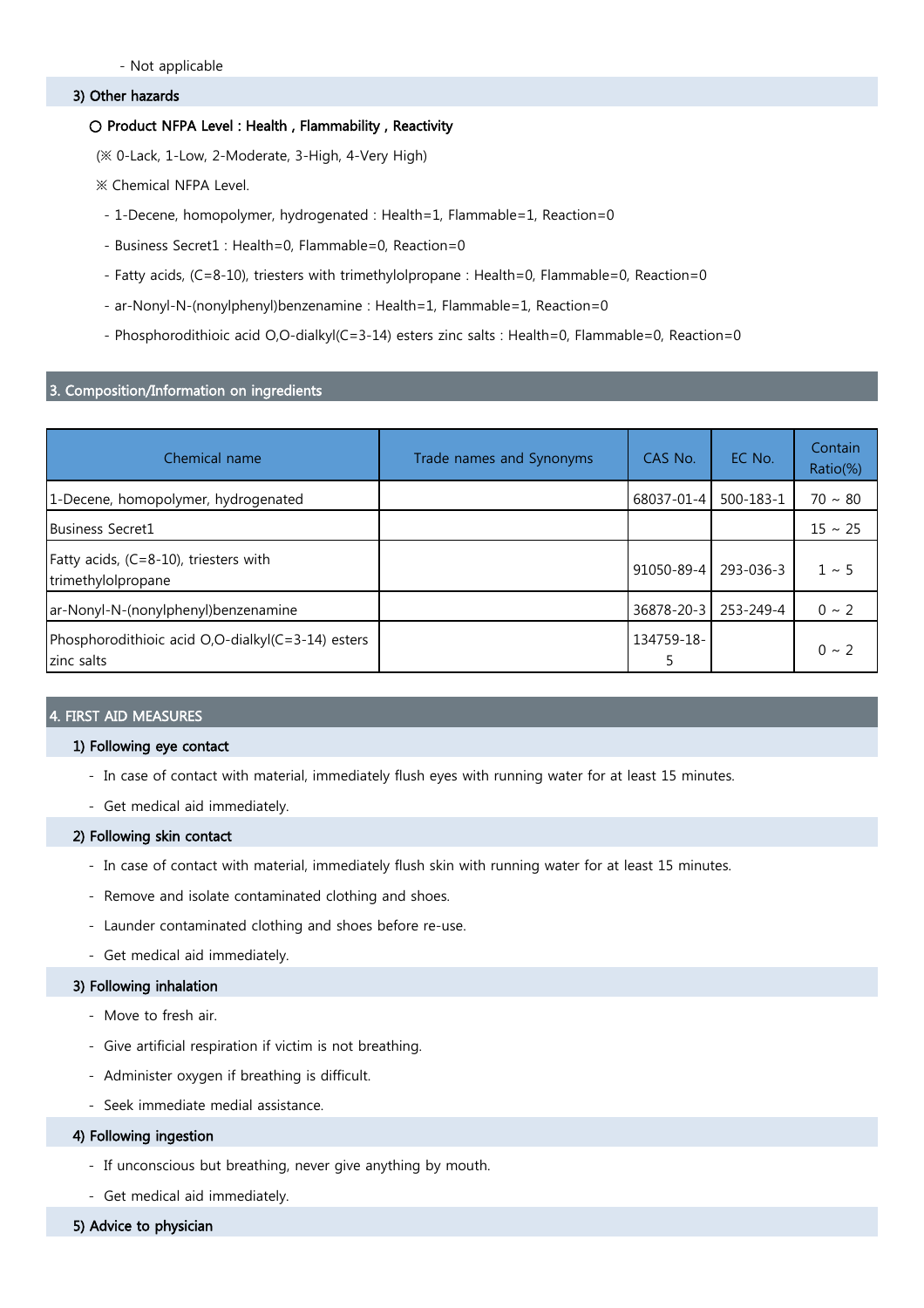- Ensure that medical personnel are aware of the material(s) involved and take precautions to protect themselves.
- Do not apply drugs of the adrenaline ephedrine group.

## 5. FIRE FIGHTING MEASURES

#### 1) Suitable (and unsuitable) extinguishing media

### ○ Suitable extinguishing media

- Small fire: Dry sand, dry chemical, alcohol-resistant form, water spray, regular foam, CO2(Suitable extinguishing media).

- Large fire: Water spray/frog, regular foam (Suitable extinguishing media).

#### ○ Unsuitable extinguishing media

- High-pressure water (Unsuitable extinguishing media).

## 2) Special hazards arising from the substance or mixture

- Containers may explode when heated.
- Some may burn but none ignite readily.
- Fire may produce irritating and/or toxic gases.
- May ignited from heat, friction or contamination.
- May cause toxic effects if inhaled.
- Some liquids produce vapors that may cause dizziness or suffocation.

#### 3) Special protective equipment for firefighters

- Substance may be transported hot.
- Runoff may cause pollution.
- Contact may cause burns to skin and eyes.
- Dike fire-control water for later disposal; do not scatter the material.
- Move containers from fire area if you can do it without risk.
- Fire involving Tanks: Cool containers with flooding quantities of water until well after fire is out.
- Fire involving Tanks: Withdraw immediately in case of rising sound from venting safety devices or discoloration of tank.
- Fire involving Tanks: ALWAYS stay away from tanks engulfed in fire.

## 6. ACCIDENTAL RELEASE MEASURES

## 1) Health considerations and protective equipment

- ELIMINATE all ignition sources(no smoking, flares, sparks or flames in immediate area).
- Stop leak if you can do it without risk.
- Please note that materials and conditions to be avoided.
- Ventilate the contaminated area.
- Do not touch or walk through spilled material.
- Prevent dust cloud.
- Do not enter areas which have more than 23.5% oxygen in the atmosphere, without respirator or air suppled mask.

# 2) Environmental precautions

- Prevent entry into waterways, sewers, basements or confined areas.

# 3) For cleaning up

- Small Spill: Flush area with flooding quantities of water.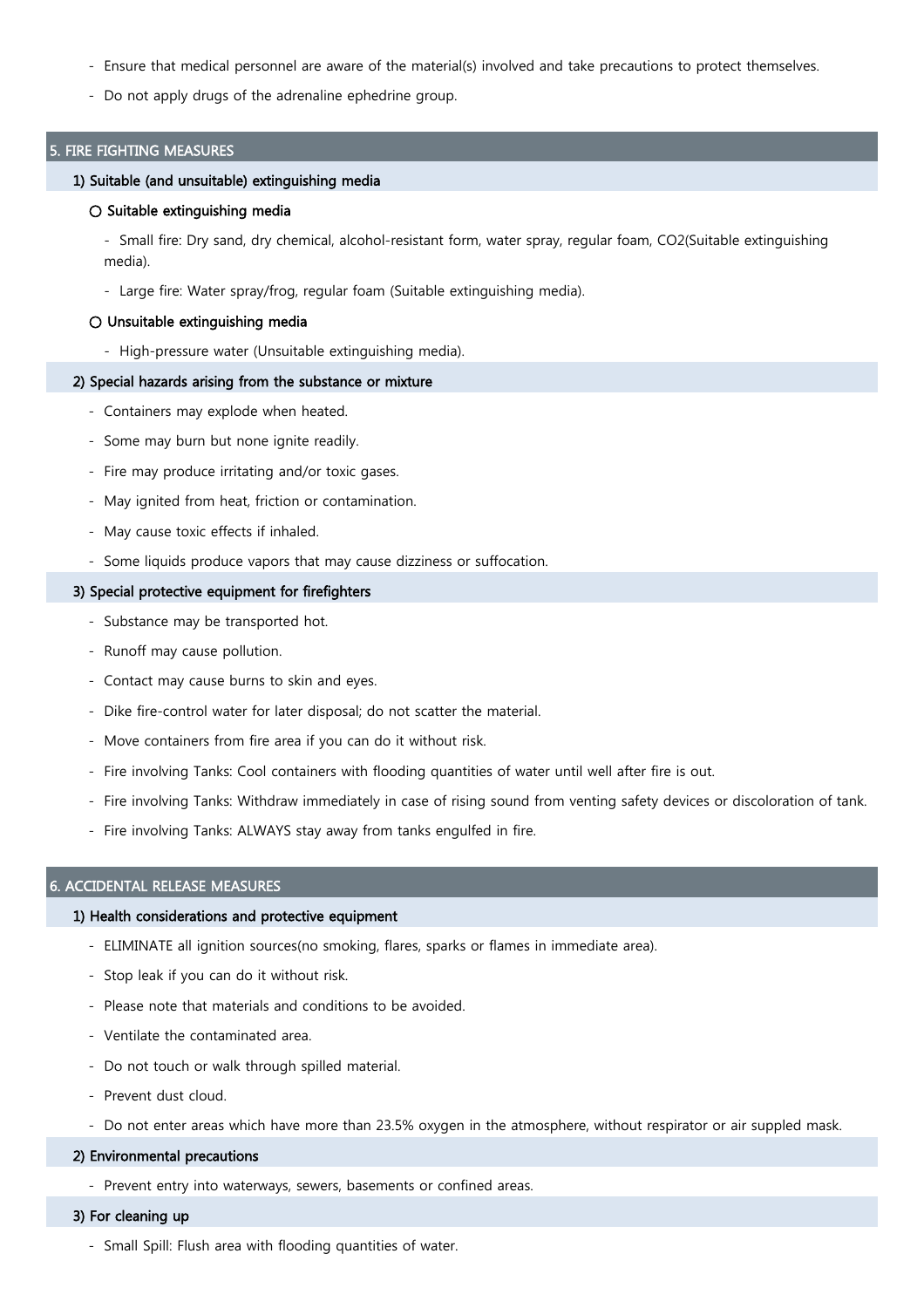- Small Spill: Absorb with earth, sand or other non-combustible material and transfer to containers for later disposal.
- Large Spill: Dike far ahead of liquid spill for later disposal.
- With clean shovel place material into clean, dry container and cover loosely; move containers from spill area.
- Cover powder spill with plastic sheet or tarp to minimize spreading and keep powder dry.

## HANDLING AND STORAGE

#### 1) Precautions for safe handling

- Please note that materials and conditions to be avoided.
- Wash thoroughly after handling.
- Handling refer to engineering control/personal protection section.
- CAUTION: High temperature.
- CAUTION: This material does not contain oxygen and may cause asphyxia if released in a confined area.

- High concentration of this gas will create an oxygen-deficient atmosphere, creating the risk of asphyxiation. Check oxygen content before entering area.

- CAUTION: Vapors displace air and can cause asphyxiation in confined spaces if released material.
- Keep under 20℃. This material evaporate slowly at 20℃ and reach toxic concentration.
- Do not spray. This material does not easily evaporated. But can be reach toxic concentration quickly in air if sprayed.
- Check oxygen content before entering area.
- Use adequate machine for prevention when package handling.
- Avoid any skin and eye contack when insert undiluted solution. Wash thoroughly after handling.
- Caution: Dangerous fire hazard when exposed to heat, or flame, sparks.
- Wear an appropriate Personal protection. (See Exposure Controls/Personal Protection section.)

# 2) Conditions for safe storage (including any incompatibilities)

- Store in a dry place. Store in a closed container.
- Please note that materials and conditions to be avoided.
- Store in a cool/low-temperature, well-ventilated (dry) place (away from heat nad ignition sources).

# **EXPOSURE CONTROLS AND PERSONAL PROTECTION**

#### 1) Chemical exposure limits, Biological exposure standard

## ○ Occupational exposure limits (Domestic)

- 1-Decene, homopolymer, hydrogenated : TWA Not applicable, STEL Not applicable
- Business Secret1 : TWA Not applicable, STEL Not applicable
- Fatty acids, (C=8-10), triesters with trimethylolpropane : TWA Not applicable, STEL Not applicable
- ar-Nonyl-N-(nonylphenyl)benzenamine : TWA Not applicable, STEL Not applicable
- Phosphorodithioic acid O,O-dialkyl(C=3-14) esters zinc salts : TWA Not applicable, STEL Not applicable

# ○ Occupational exposure limits (ACGIH)

- 1-Decene, homopolymer, hydrogenated : TWA Not applicable, STEL Not applicable
- Business Secret2 : TWA Not applicable, STEL Not applicable
- Fatty acids, (C=8-10), triesters with trimethylolpropane : TWA Not applicable, STEL Not applicable
- ar-Nonyl-N-(nonylphenyl)benzenamine : TWA Not applicable, STEL Not applicable
- Phosphorodithioic acid O,O-dialkyl(C=3-14) esters zinc salts : TWA Not applicable, STEL Not applicable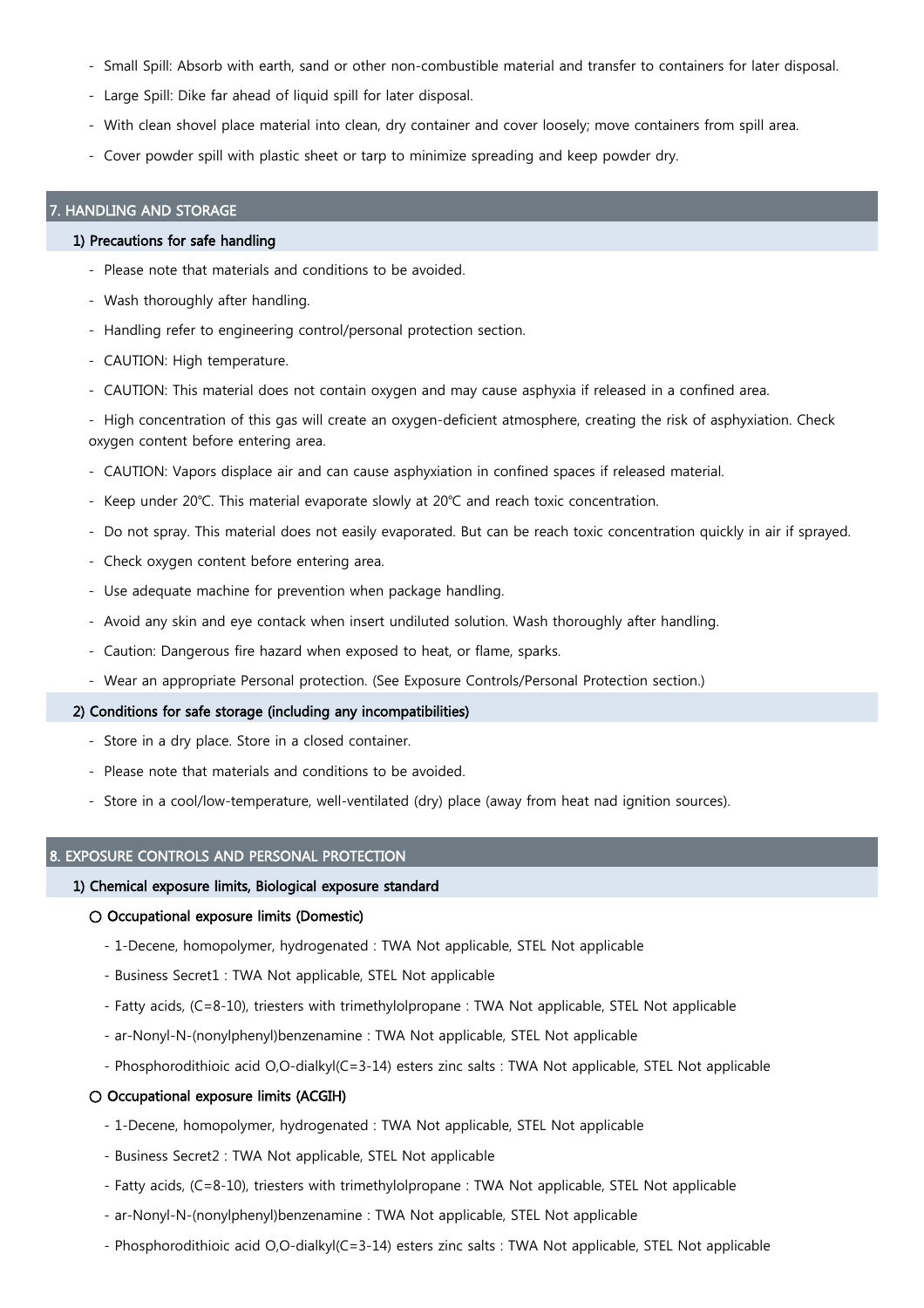# ○ Biological limit values

- 1-Decene, homopolymer, hydrogenated : Not applicable
- Business Secret3 : Not applicable
- Fatty acids, (C=8-10), triesters with trimethylolpropane : Not applicable
- ar-Nonyl-N-(nonylphenyl)benzenamine : Not applicable
- Phosphorodithioic acid O,O-dialkyl(C=3-14) esters zinc salts : Not applicable

## 2) Appropriate engineering controls

- Use adequate general or local exhaust ventilation to keep airborne concentrations below the permissible exposure limits.

# 3) Personal protection equipment

# ○ Respiratory protection

- If high frequency of use or exposure, wear air respirator.
- Wear breathing protection, which needs a confirmation from the Korea Occupational Safety and Health Agency.

# ○ Eye protection

- Wear suitable protective goggles and face shields.
- Wear face shield to protect eyes from scattering dust or hazardous liquid.
- Facilities storing or utilizing this material should be equipped with an eyewash facility and a safety shower.

## ○ Hand protection

- Wear insulated gloves.

- Wear Non-moisture permeable chemical resistance protective gloves(latex, nitrile rubber, PVC) for prevent skin contact.

# ○ Body protection

- When contact is likely wear chemical resistant, oil and grease resistant, non-moisture permeable shoes and clothes.

# 9. PHYSICAL AND CHEMICAL PROPERTIES

| Item                   | <b>Input Value</b>              |  |
|------------------------|---------------------------------|--|
| Apperance              | Clear, light yellow liquid      |  |
| Smell                  | a specific smell of Hydrocarbon |  |
| Smell Threshold        | No Data                         |  |
| pH                     | No Data                         |  |
| Melting/Freezing Poing | No Data                         |  |
| <b>Boilling Point</b>  | No Data                         |  |
| Flash Point            | 220 °C                          |  |
| Evaporating Rate       | No Data                         |  |
| Flammability           | No Data                         |  |
| Explosibility Range    | No Data                         |  |
| Steam Pressure         | No Data                         |  |
| Solubility             | No Data                         |  |
| Vapor Density          | No Data                         |  |
| Specific Gravity       | 0.85                            |  |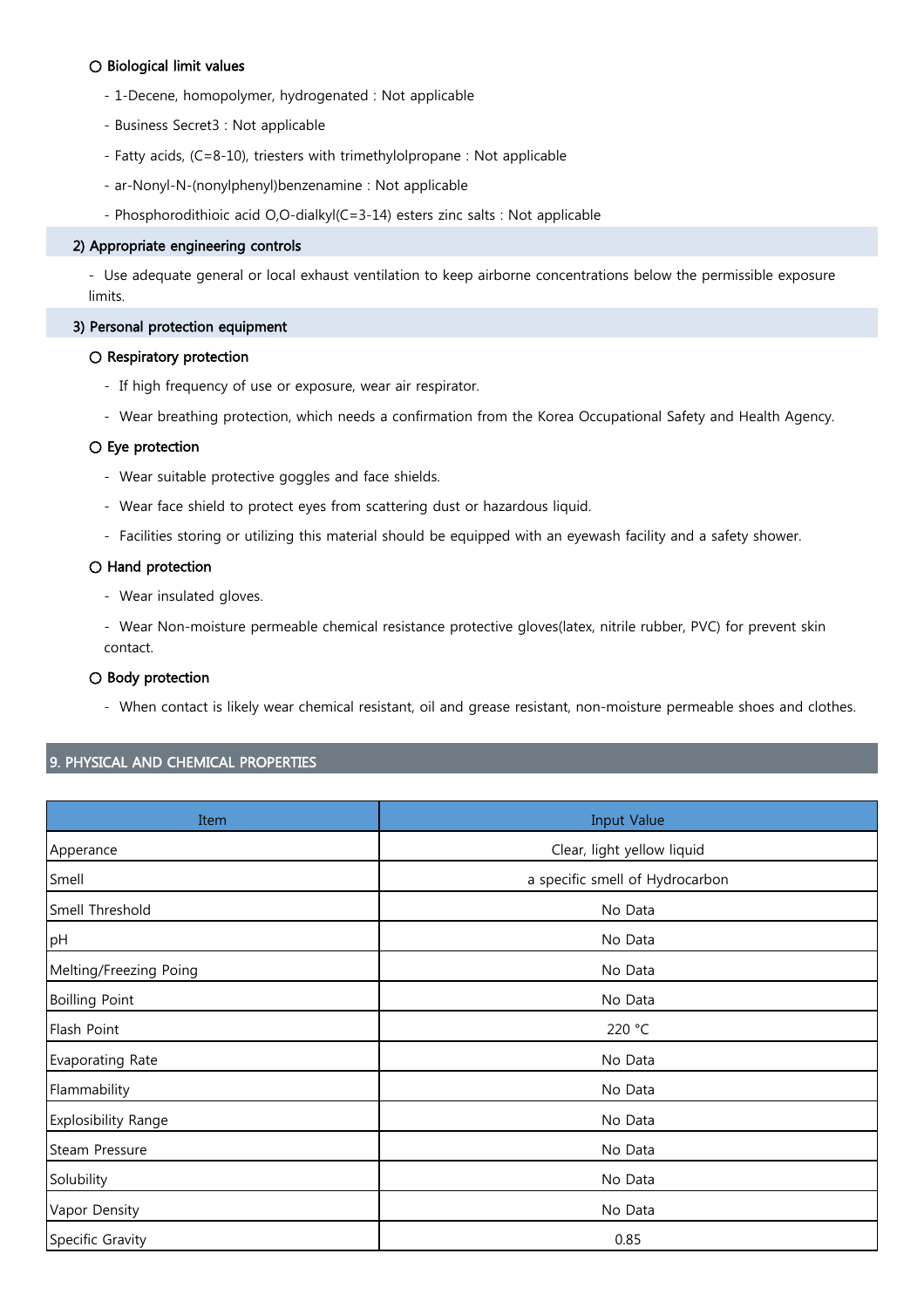| Distribution Coefficient | No Data               |
|--------------------------|-----------------------|
| SelfIgnition Temperature | No Data               |
| Pyrolysis Temperature    | No Data               |
| Viscosity                | 14.9 mm2/s (at 100°C) |
| Molecular Weight         | No Data               |

# 10. STABILITY AND REACTIVITY

# 1) Stability and hazardous reactivity

- Stable under normal temperatures and pressures.
- Containers may explode when heated.
- Some may burn but none ignite readily.
- Fire may produce irritating and/or toxic gases.
- May cause toxic effects if inhaled.
- Some liquids produce vapors that may cause dizziness or suffocation.

# 2) Conditions to avoid

- Ignition source(heat, spark, flame, etc.).

# 3) Incompatible materials

- Combustibles.
- Irritating and/or toxic gas.

# 4) Hazardous decomposition products

- Not available

# 11. TOXICOLOGICAL INFORMATION

# 1) Exposure route information

# ○ Inhalation

- After inhalation: No data

# ○ Skin Contact

- Following skin contact: No data

# ○ Eye Contact

- After eye contact: No data

# ○ Ingestion

- After ingestion: No data

# 2) Health hazard information

# ○ Acute toxicity

# \* Oral - PRODUCT : Not applicable (ATEMix > 2,000 mg/kg)

- 1-Decene, homopolymer, hydrogenated : LD50 > 5,000 mg/kg Rat
- Fatty acids, (C=8-10), triesters with trimethylolpropane : LD50 2000 ㎎/㎏ (Rat, OECD Guideline 401)
- ar-Nonyl-N-(nonylphenyl)benzenamine : LD50 >5000 ㎎/㎏ Species : Rat
- Phosphorodithioic acid O,O-dialkyl(C=3-14) esters zinc salts : No data

# \* Dermal - PRODUCT : Not applicable (ATEMix > 2,000 mg/kg)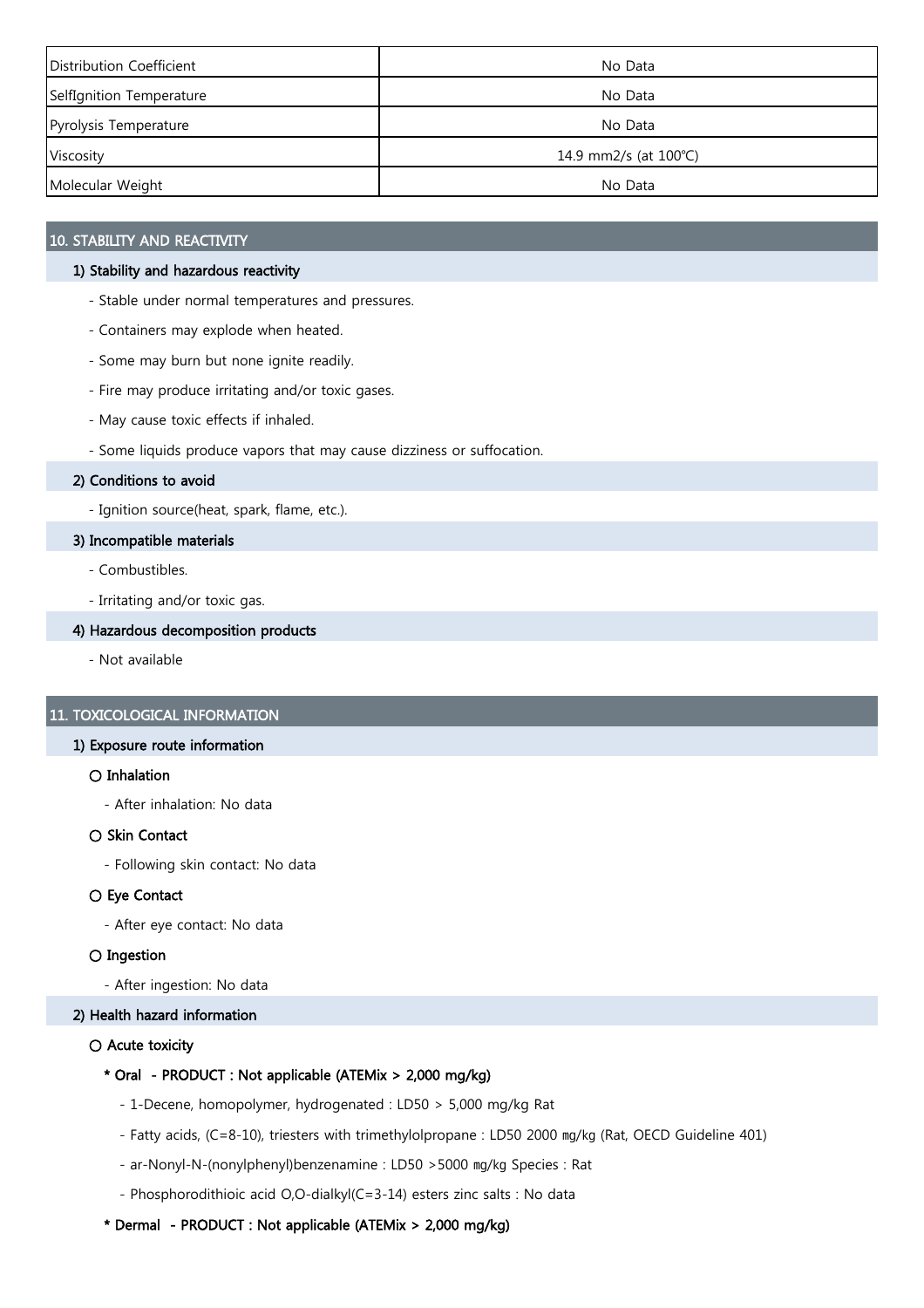- 1-Decene, homopolymer, hydrogenated : No data
- Fatty acids, (C=8-10), triesters with trimethylolpropane : No data
- ar-Nonyl-N-(nonylphenyl)benzenamine : LD50 > 2000 mg/kg bw (Rat; male/female; OECD Guideline 402; 1988)
- Phosphorodithioic acid O,O-dialkyl(C=3-14) esters zinc salts : No data

#### \* Inhalation(Gas) - PRODUCT : Not applicable

- 1-Decene, homopolymer, hydrogenated : No data
- Fatty acids, (C=8-10), triesters with trimethylolpropane : No data
- ar-Nonyl-N-(nonylphenyl)benzenamine : No data
- Phosphorodithioic acid O,O-dialkyl(C=3-14) esters zinc salts : No data

## \* Inhalation(Vapour) - PRODUCT : No data

- 1-Decene, homopolymer, hydrogenated : No data
- Fatty acids, (C=8-10), triesters with trimethylolpropane : No data
- ar-Nonyl-N-(nonylphenyl)benzenamine : No data
- Phosphorodithioic acid O,O-dialkyl(C=3-14) esters zinc salts : No data

# \* Inhalation(Dust, mist) - PRODUCT : No data

- 1-Decene, homopolymer, hydrogenated : No data
- Fatty acids, (C=8-10), triesters with trimethylolpropane : No data
- ar-Nonyl-N-(nonylphenyl)benzenamine : No data
- Phosphorodithioic acid O,O-dialkyl(C=3-14) esters zinc salts : No data

## ○ Skin corrosion/Irritation

- 1-Decene, homopolymer, hydrogenated : No data
- Fatty acids, (C=8-10), triesters with trimethylolpropane : Rabbit, non-irritating (OECD TG 404)
- ar-Nonyl-N-(nonylphenyl)benzenamine : Slightly irritating
- Phosphorodithioic acid O,O-dialkyl(C=3-14) esters zinc salts : No data

# ○ Serious eye damage/irritation

- 1-Decene, homopolymer, hydrogenated : non-irritating
- Fatty acids, (C=8-10), triesters with trimethylolpropane : Rabbit, non-irritating (OECD TG 405)
- ar-Nonyl-N-(nonylphenyl)benzenamine : Rabbit not irrtating
- Phosphorodithioic acid O,O-dialkyl(C=3-14) esters zinc salts : No data

## ○ Respiratory sensitization

- 1-Decene, homopolymer, hydrogenated : No data
- Fatty acids, (C=8-10), triesters with trimethylolpropane : No data
- ar-Nonyl-N-(nonylphenyl)benzenamine : No data
- Phosphorodithioic acid O,O-dialkyl(C=3-14) esters zinc salts : No data

#### $\bigcirc$  Skin sensitization

- 1-Decene, homopolymer, hydrogenated : No data
- Fatty acids, (C=8-10), triesters with trimethylolpropane : No data
- ar-Nonyl-N-(nonylphenyl)benzenamine : Not sensitising (Guinea pig)
- Phosphorodithioic acid O,O-dialkyl(C=3-14) esters zinc salts : No data

# ○ Carcinogenicity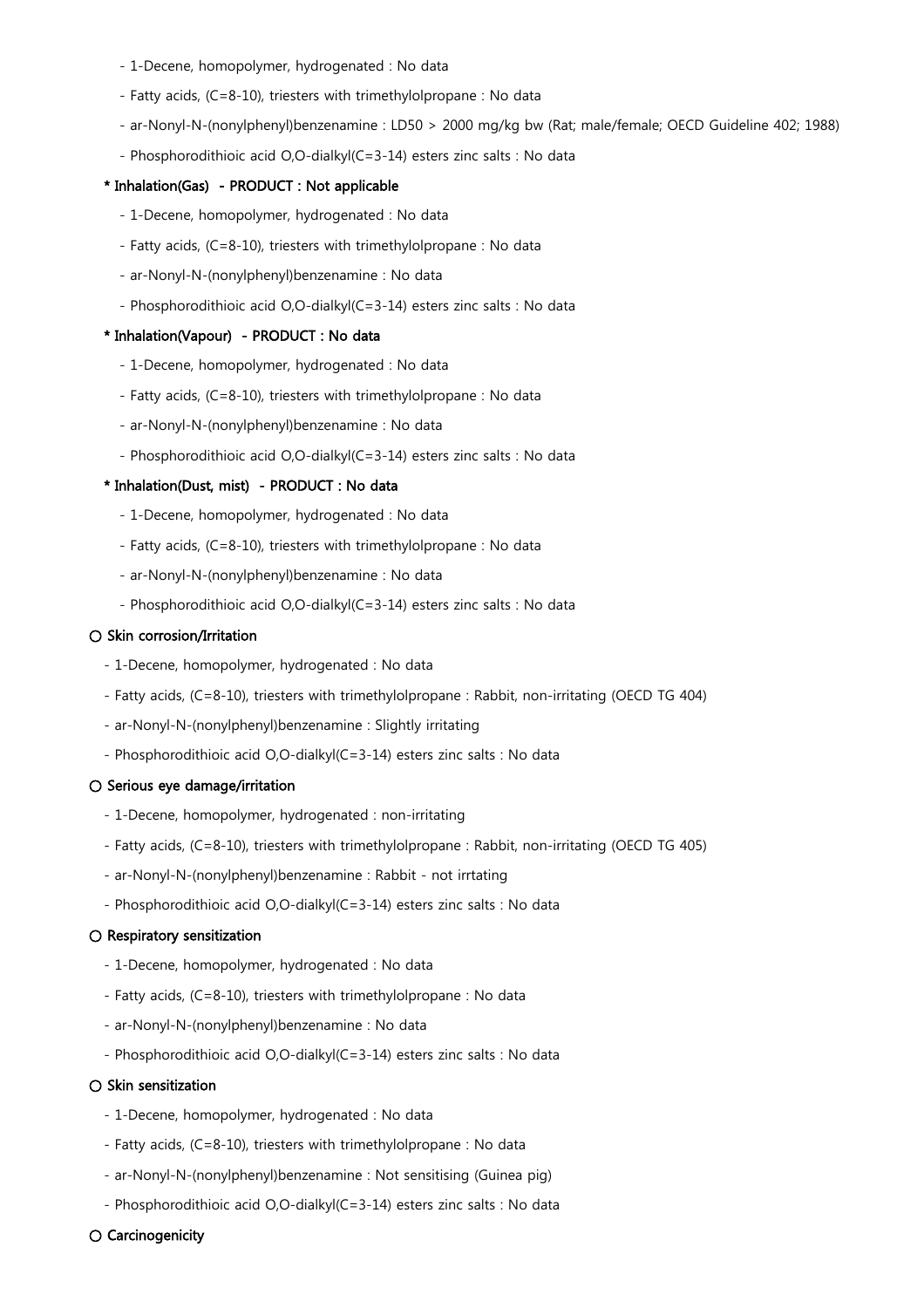- 1-Decene, homopolymer, hydrogenated : No data
- Fatty acids, (C=8-10), triesters with trimethylolpropane : No data
- ar-Nonyl-N-(nonylphenyl)benzenamine : No data
- Phosphorodithioic acid O,O-dialkyl(C=3-14) esters zinc salts : No data

## $\bigcirc$  Germ cell mutagenicity

- 1-Decene, homopolymer, hydrogenated : No data

- Fatty acids, (C=8-10), triesters with trimethylolpropane : in vitro Bacterial Reverse Mutation Assay (e.g. Ames test); negative (OECD TG 471, GLP)

- ar-Nonyl-N-(nonylphenyl)benzenamine : in vitro - Negative (Bacterial Reverse Mutation Assay, S. typhimurium TA 1535, TA 1537, TA 98 and TA 100)

- Phosphorodithioic acid O,O-dialkyl(C=3-14) esters zinc salts : No data

#### $\bigcirc$  Reproductive toxicity

- 1-Decene, homopolymer, hydrogenated : No data
- Fatty acids, (C=8-10), triesters with trimethylolpropane : No data
- ar-Nonyl-N-(nonylphenyl)benzenamine : Parental toxicity was observed at 500 mg/kg bw (Rat; OECD Guideline 414 ; 2014)
- Phosphorodithioic acid O,O-dialkyl(C=3-14) esters zinc salts : No data

#### ○ Specific target organ toxicity (single exposure)

- 1-Decene, homopolymer, hydrogenated : No data
- Fatty acids, (C=8-10), triesters with trimethylolpropane : No data
- ar-Nonyl-N-(nonylphenyl)benzenamine : No data
- Phosphorodithioic acid O,O-dialkyl(C=3-14) esters zinc salts : No data

## ○ Specific target organ toxicity (repeated exposure)

- 1-Decene, homopolymer, hydrogenated : No data
- Fatty acids, (C=8-10), triesters with trimethylolpropane : No data

- ar-Nonyl-N-(nonylphenyl)benzenamine : NOEL<100 mg/kg bw/day(Rat(m/f); OECD Guideline 408) Regarding clinical examination, incipient general systemic toxicity was observed in males of the high dose group(1000 mg/kg bw/d). These animals sho

- Phosphorodithioic acid O,O-dialkyl(C=3-14) esters zinc salts : No data

## ○ Aspiration hazard

- 1-Decene, homopolymer, hydrogenated : No data
- Fatty acids, (C=8-10), triesters with trimethylolpropane : Viscosity 19.4 mm²/s(40 °C ) C30H56O6
- ar-Nonyl-N-(nonylphenyl)benzenamine : No data
- Phosphorodithioic acid O,O-dialkyl(C=3-14) esters zinc salts : No data

# 12. ECOLOGICAL INFORMATION

# 1) Aquatic toxicity

# ○ Fish

- 1-Decene, homopolymer, hydrogenated : No data
- Fatty acids, (C=8-10), triesters with trimethylolpropane : LC50 10000 ㎎/ℓ 96 hr Brachydanio rerio(OECD TG 203)
- ar-Nonyl-N-(nonylphenyl)benzenamine : LC50>100 mg/L (Danio rerio; 96h; OECD Guideline 203; 1989)
- Phosphorodithioic acid O,O-dialkyl(C=3-14) esters zinc salts : No data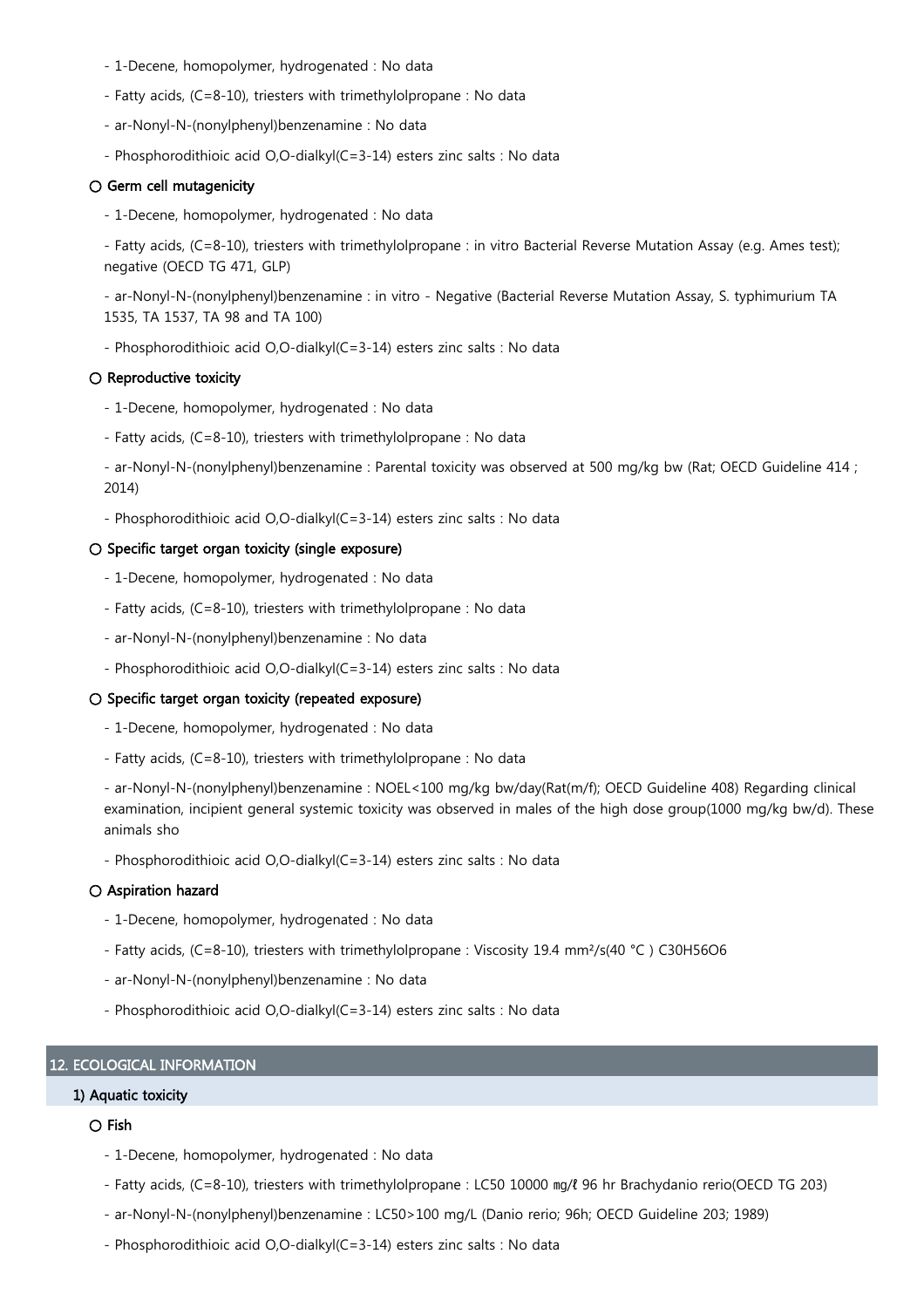# ○ Crustacean

- 1-Decene, homopolymer, hydrogenated : No data
- Fatty acids, (C=8-10), triesters with trimethylolpropane : No data
- ar-Nonyl-N-(nonylphenyl)benzenamine : EC50> 100 mg/L(Daphnia magna; 48h; OECD Guideline 202; 2004)
- Phosphorodithioic acid O,O-dialkyl(C=3-14) esters zinc salts : No data

# ○ Acuatic algae

- 1-Decene, homopolymer, hydrogenated : No data
- Fatty acids, (C=8-10), triesters with trimethylolpropane : No data

- ar-Nonyl-N-(nonylphenyl)benzenamine : EC50 > 100 mg/L (Desmodesmus subspicatus; 72h; OECD Guideline 201; 2006)

- Phosphorodithioic acid O,O-dialkyl(C=3-14) esters zinc salts : No data

## 2) Persistence and degradation

# ○ Persistence

- 1-Decene, homopolymer, hydrogenated : No data
- Fatty acids, (C=8-10), triesters with trimethylolpropane : No data
- ar-Nonyl-N-(nonylphenyl)benzenamine : 12.24 log Kow
- Phosphorodithioic acid O,O-dialkyl(C=3-14) esters zinc salts : No data

## ○ Degradation

- 1-Decene, homopolymer, hydrogenated : No data
- Fatty acids, (C=8-10), triesters with trimethylolpropane : No data
- ar-Nonyl-N-(nonylphenyl)benzenamine : No data
- Phosphorodithioic acid O,O-dialkyl(C=3-14) esters zinc salts : No data

## ○ biodegradation

- 1-Decene, homopolymer, hydrogenated : No data
- Fatty acids, (C=8-10), triesters with trimethylolpropane : 78 (%) 28 day (OECD TG 301 F, GLP)
- ar-Nonyl-N-(nonylphenyl)benzenamine : 15 (%) 28 day
- Phosphorodithioic acid O,O-dialkyl(C=3-14) esters zinc salts : No data

#### 3) Bioaccumulative potential

- 1-Decene, homopolymer, hydrogenated : No data
- Fatty acids, (C=8-10), triesters with trimethylolpropane : No data
- ar-Nonyl-N-(nonylphenyl)benzenamine : 27400 BCF
- Phosphorodithioic acid O,O-dialkyl(C=3-14) esters zinc salts : No data

# 4) Mobility in soil

- 1-Decene, homopolymer, hydrogenated : No data
- Fatty acids, (C=8-10), triesters with trimethylolpropane : No data
- ar-Nonyl-N-(nonylphenyl)benzenamine : 35900000 (estimated)
- Phosphorodithioic acid O,O-dialkyl(C=3-14) esters zinc salts : No data

# 5) Hazard to the ozone laye

- 1-Decene, homopolymer, hydrogenated : Not applicable
- Fatty acids, (C=8-10), triesters with trimethylolpropane : Not applicable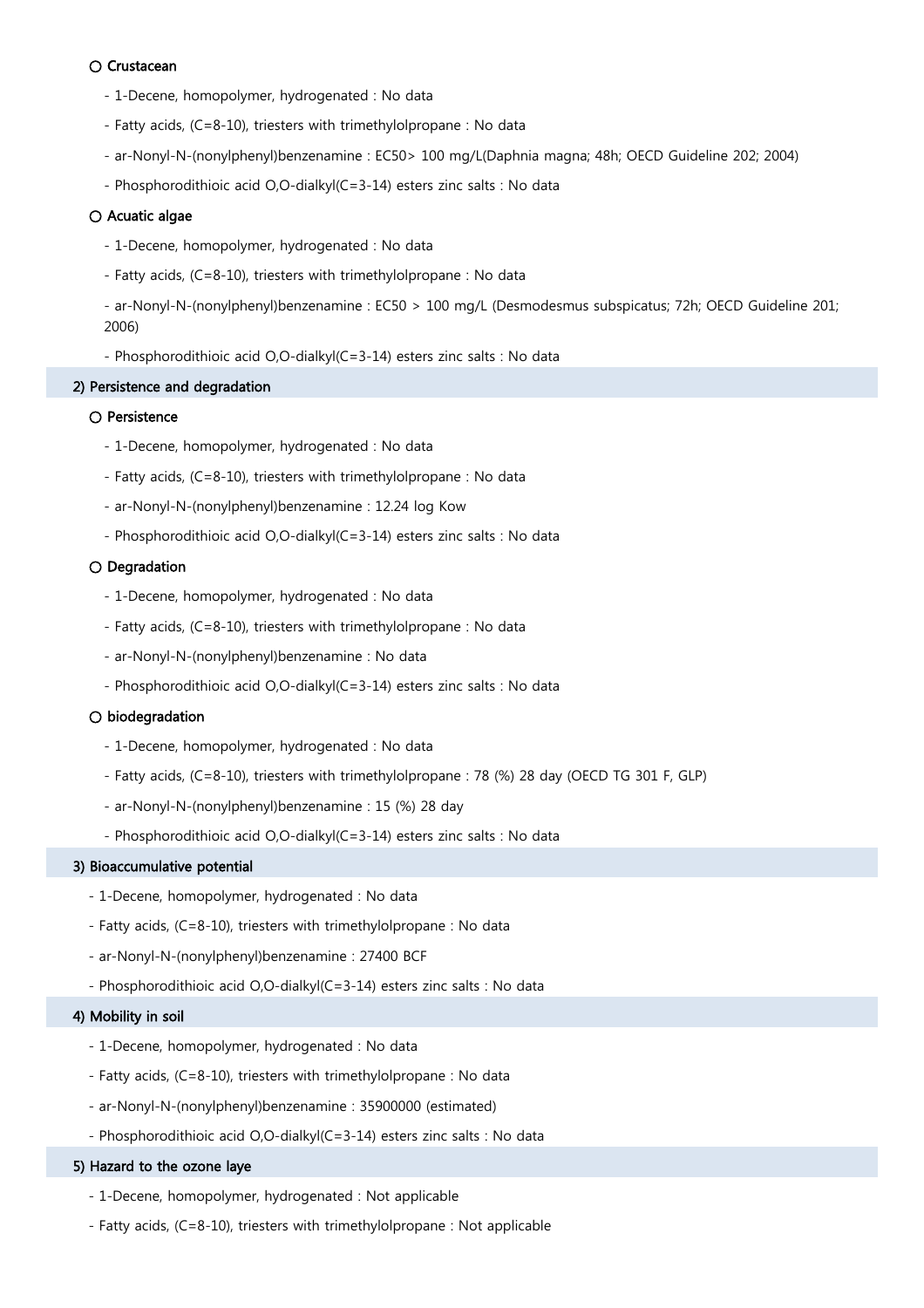- ar-Nonyl-N-(nonylphenyl)benzenamine : Not applicable
- Phosphorodithioic acid O,O-dialkyl(C=3-14) esters zinc salts : Not applicable

#### 6) Other adverse effects

- 1-Decene, homopolymer, hydrogenated : No data
- Fatty acids, (C=8-10), triesters with trimethylolpropane : No data
- ar-Nonyl-N-(nonylphenyl)benzenamine : No data
- Phosphorodithioic acid O,O-dialkyl(C=3-14) esters zinc salts : No data

## 13. DISPOSAL CONSIDERATIONS

# 1) Disposal methods

- Every commercial waste producer shall either treat wastes generated from his/her place of business by him/herself or commission the treatment of such wastes to a person who has license for a waste treatment business under Article 26(3), a person who recycles of such wastes under Article 44(2), a person who has installed and operates a waste disposal facility under Article 4 or 5, a person who has completed the registration of a business of discharging wastes into the sea under Article 18 of the Marine Environment Management Act.

## 2) Precautions (including disposal of contaminated container of package)

- Wear an appropriate Personal protection. (See Exposure Controls/Personal Protection section.)
- Do not allow spill material to enter sewers, storn water drains, soil, etc.
- Empty containers recycled under environmental laws.
- Empty containers may rupture when pressured.
- Empty containers may explode and residues can be ignited when pressured, cut, weld, heated.

# 14. TRANSPORT INFORMATION

#### 1) UN No.

- Not applicable
- 2) Proper shipping name
	- Not applicable
- 3) Class or division
	- Not applicable

# 4) Packing group

- Not applicable

# 5) Marine pollutant

- Not applicable

## 6) Special safety response for transportation or transportation measure

- Types of Emergency Measures in Case of Fire : Not applicable
- Types of Emergency Measures in Leakage : Not applicable
- This product is not regulated for carriage according to ADR/RID, ADN, IMDG, ICAO/IATA.

# 15. REGULATORY INFORMATION

# 1) Occupational Safety and Health Act in Korea - PRODUCT :

- Fatty acids, (C=8-10), triesters with trimethylolpropane : Not applicable
- 1-Decene, homopolymer, hydrogenated : Not applicable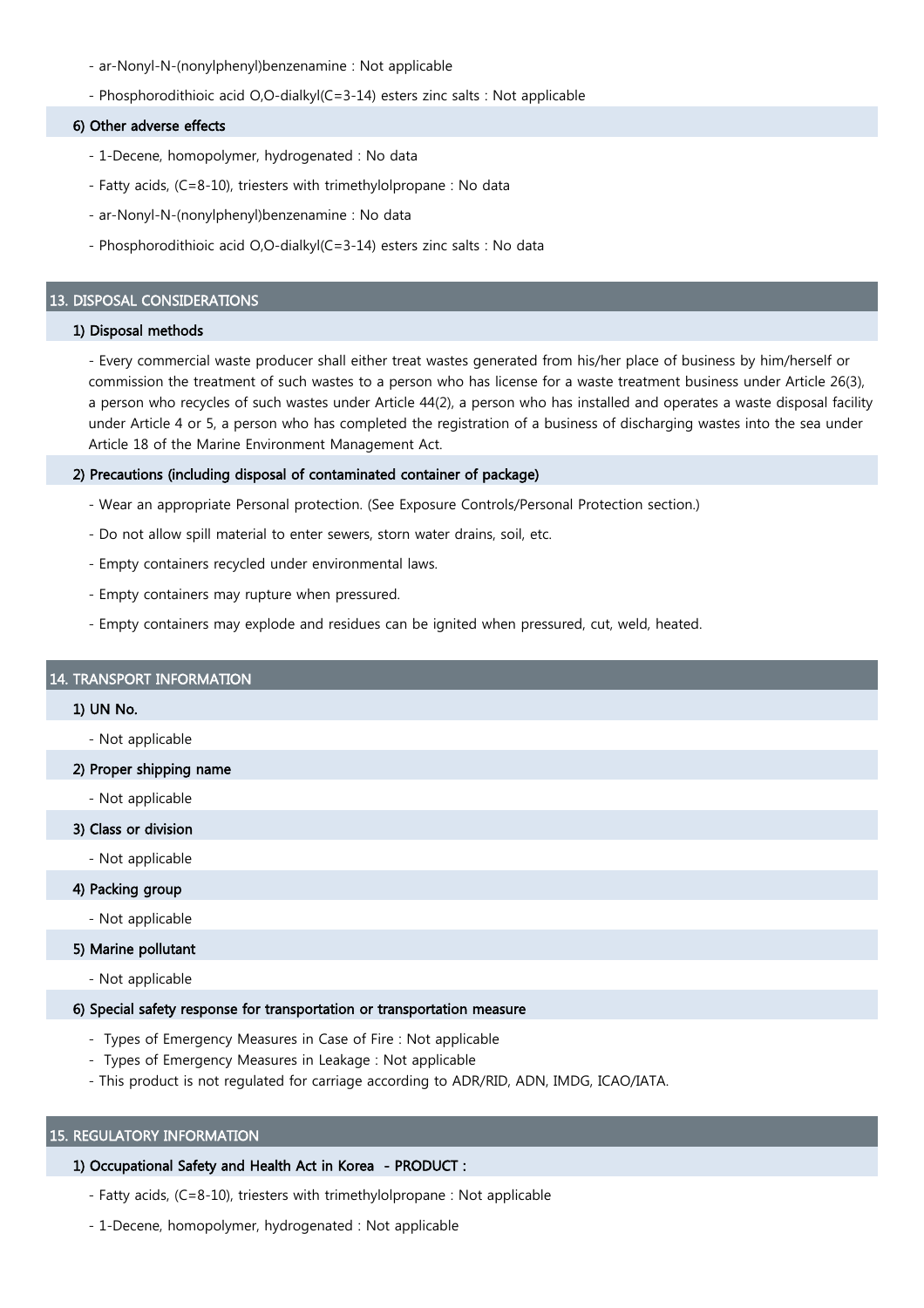- ar-Nonyl-N-(nonylphenyl)benzenamine : Not applicable
- Phosphorodithioic acid O,O-dialkyl(C=3-14) esters zinc salts : Hazardous SubstancesRequiring Management
- Business Secret : No data

## 2) Toxic Chemical Control Act in Korea - PRODUCT :

- Fatty acids, (C=8-10), triesters with trimethylolpropane : Existing Commercial Chemical Substances
- 1-Decene, homopolymer, hydrogenated : Existing Commercial Chemical Substances
- ar-Nonyl-N-(nonylphenyl)benzenamine : Existing Commercial Chemical Substances

- Phosphorodithioic acid O,O-dialkyl(C=3-14) esters zinc salts : Pollutant release and transfer register substances,Existing Commercial Chemical Substances

- Business Secret : No data

## 3) Safety Control of Dangerous Substances Act in Korea - PRODUCT :

- Fatty acids, (C=8-10), triesters with trimethylolpropane : Not applicable
- 1-Decene, homopolymer, hydrogenated : Not applicable
- ar-Nonyl-N-(nonylphenyl)benzenamine : Not applicable
- Phosphorodithioic acid O,O-dialkyl(C=3-14) esters zinc salts : Not applicable
- Business Secret : No data

-

## 4) Wastes Control Act in Korea - PRODUCT : 지정 폐기물

#### 5) Other regulations in KOREA and Abroad regulations

## ○ U.S.A. management information(OSHA regulation)

- Fatty acids, (C=8-10), triesters with trimethylolpropane : Not applicable
- 1-Decene, homopolymer, hydrogenated : Not applicable
- ar-Nonyl-N-(nonylphenyl)benzenamine : Not applicable
- Phosphorodithioic acid O,O-dialkyl(C=3-14) esters zinc salts : Not applicable
- Business Secret : No data

## ○ U.S.A. management information(CERCLA regulation)

- Fatty acids, (C=8-10), triesters with trimethylolpropane : Not applicable
- 1-Decene, homopolymer, hydrogenated : Not applicable
- ar-Nonyl-N-(nonylphenyl)benzenamine : Not applicable
- Phosphorodithioic acid O,O-dialkyl(C=3-14) esters zinc salts : Not applicable
- Business Secret : No data

# ○ EU Classification (CLASSIFICATION)

- Fatty acids, (C=8-10), triesters with trimethylolpropane : Not applicable
- 1-Decene, homopolymer, hydrogenated : Not applicable
- ar-Nonyl-N-(nonylphenyl)benzenamine : Not applicable
- Phosphorodithioic acid O,O-dialkyl(C=3-14) esters zinc salts : Not applicable
- Business Secret : No data

# $\bigcirc$  EU Classification (Risk Phrases)

- Fatty acids, (C=8-10), triesters with trimethylolpropane : Not applicable
- 1-Decene, homopolymer, hydrogenated : Not applicable